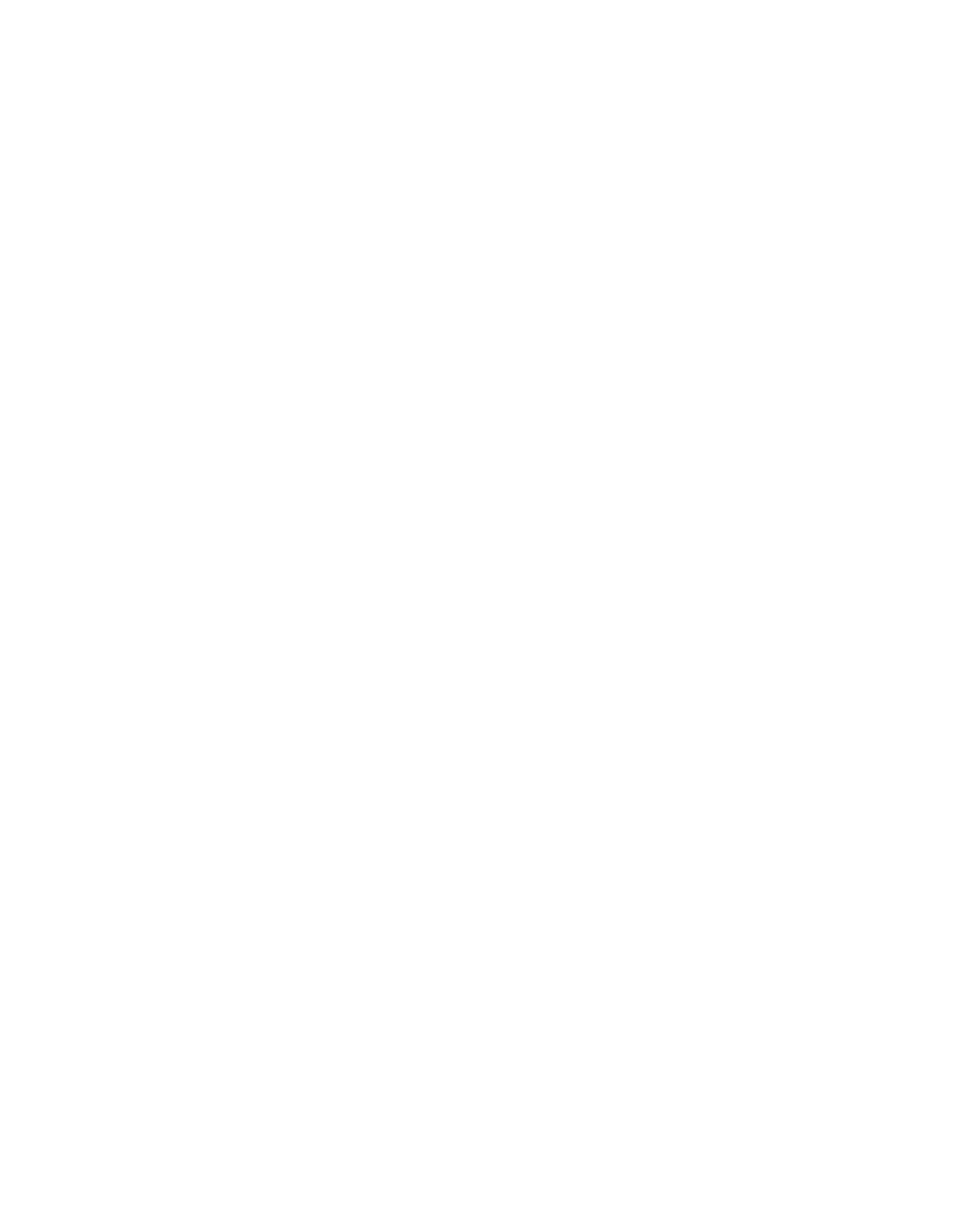# **1 Preparation for Use**

- $\triangleright$  Take the instrument out of the shipping box and check whether the items listed are all included.
- $\triangleright$  Carefully check the instrument for mechanical damage. Should the instrument be damaged, immediately notify the forwarder which shipped the instrument to you. Therefore make sure to keep the box and packing material.
- $\triangleright$  For further transport or shipment of the instrument, the original packing should also be used. It is urgently recommended to use the protective caps included in the shipping box for protection of the front and rear panel. This serves to prevent damage e.g. to the controls on the front panel.

## **1.1 Explanation of Front-panel and Rear-panel Views**

The next pages show the front and rear views of the instrument, each with brief explanations of the controls and connectors.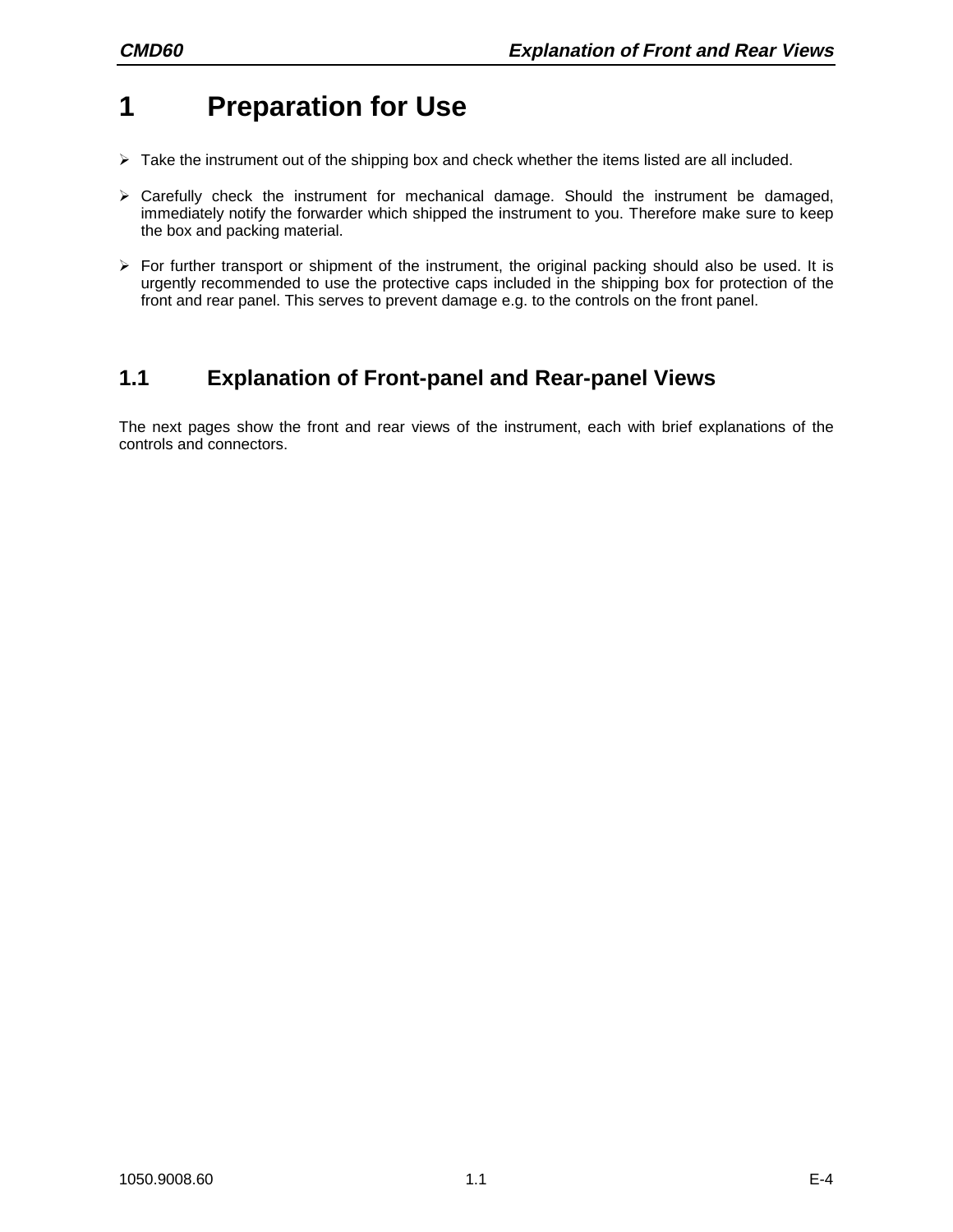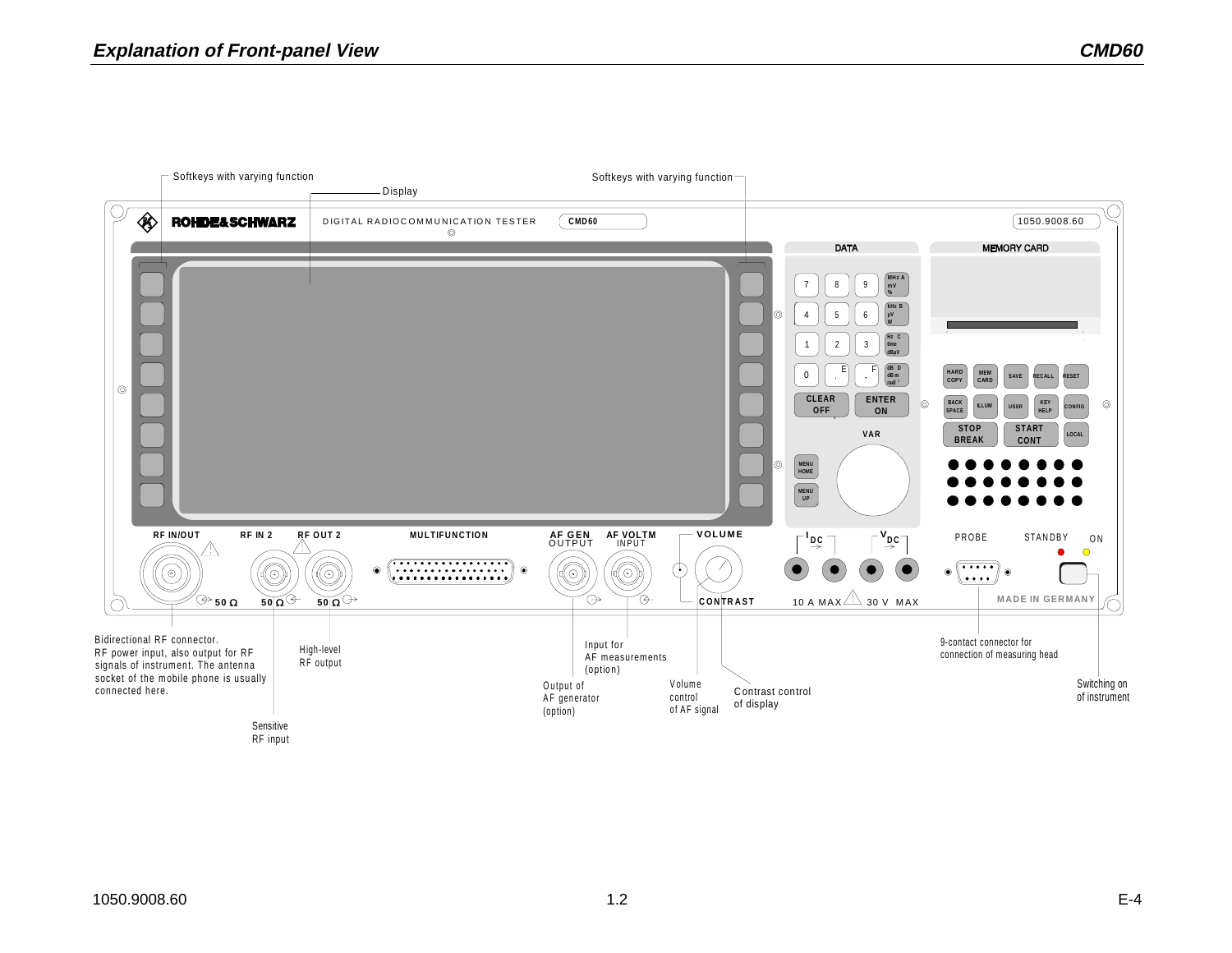



Loudspeaker for monitoring various AF signals.

Deletes the figure last entered.

on the mem ory card. Hardcopy of screen output on

User selection for the save/recall functions.

Varies the brig htness of screen illum in ation.

printer.

Interrupts m easurem ents or m easurem ent sequences and aborts editor entries.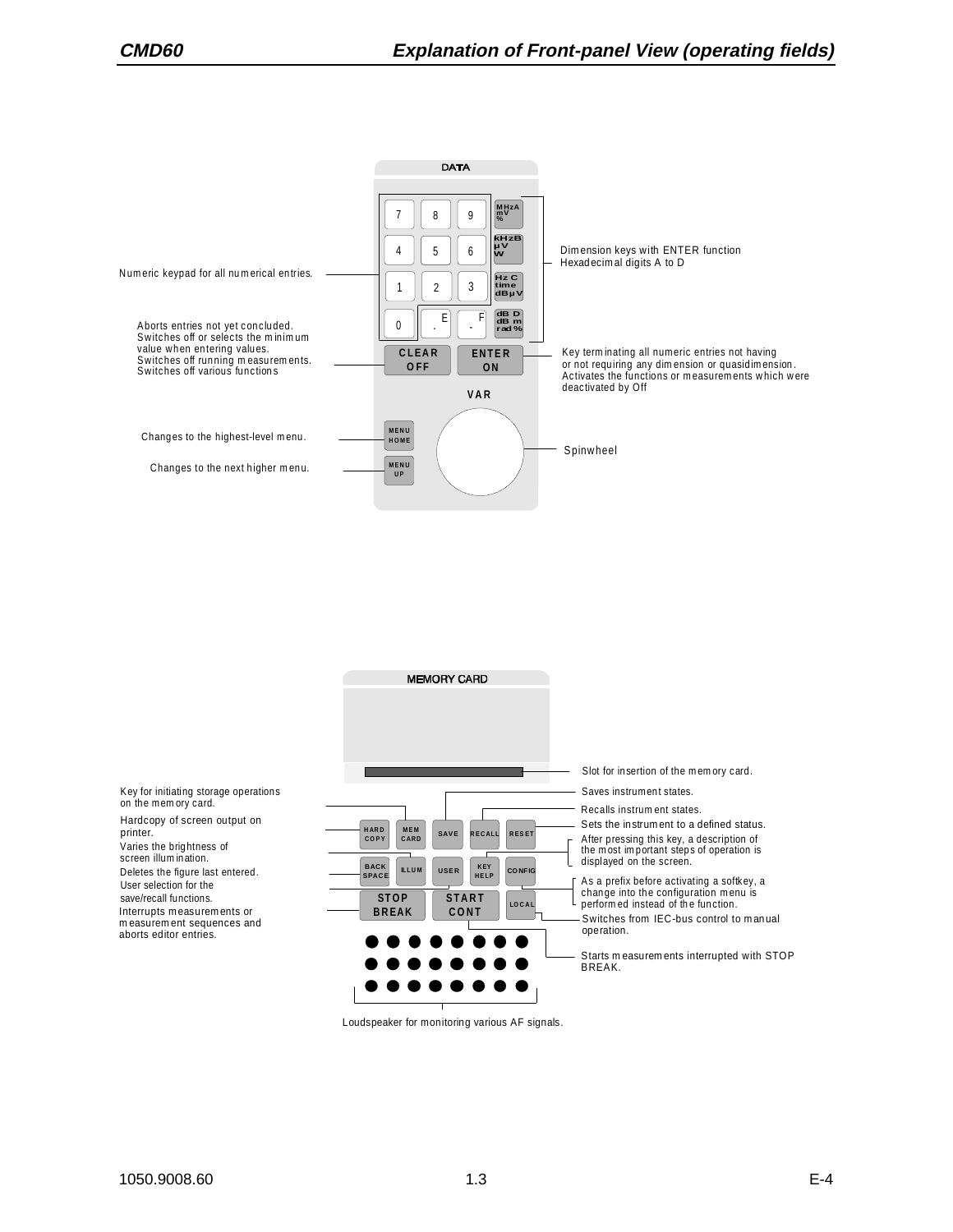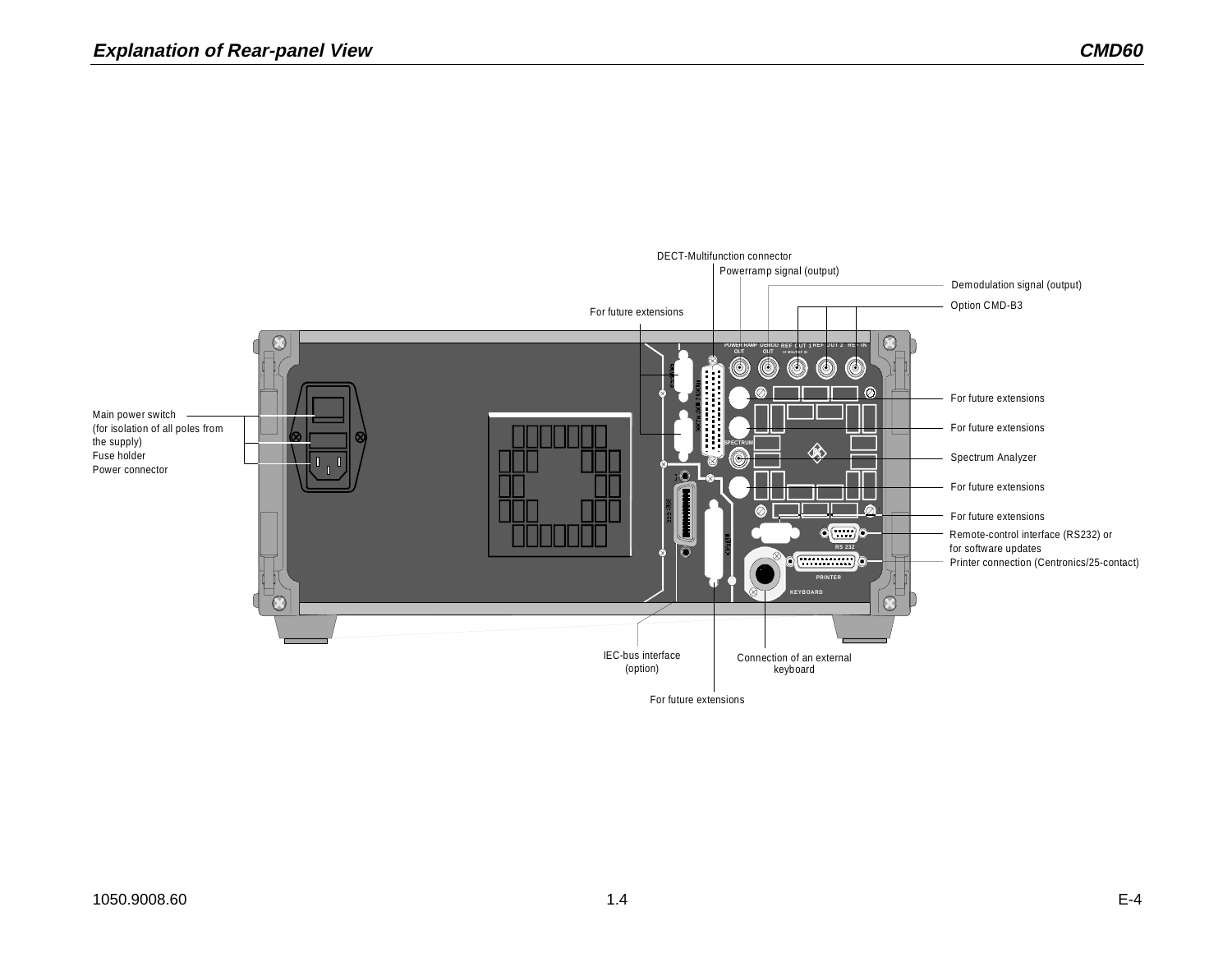#### **Note:**

A number of different numbering conventions exists for this type of connector.



Pin assignment of 50-pin CONTROL IN/OUT connector

| Pin                     | <b>Signal name</b>   | <b>Direction</b> | <b>Type</b> | <b>Description</b>                                             |
|-------------------------|----------------------|------------------|-------------|----------------------------------------------------------------|
| $\mathbf{1}$            | TPE <sub>1</sub>     | O                | D           | ADPCM1 signal                                                  |
| $\overline{\mathbf{c}}$ | $+5V$                | O                | Α           | +5V for external use, max. 15mA !                              |
| 3                       | CLK1                 | O                | D           | ADPCM1 signal                                                  |
| 4                       | RPE <sub>1</sub>     | O                | D           | ADPCM1 signal                                                  |
| 5                       | REFOUT3              | O                | D           | see section 2.5.4.2                                            |
| 6                       | TPI2 IN              | T                | D           | ADPCM2 signal, not supported                                   |
| 7                       | TPI1 IN              | T                | D           | ADPCM1 signal                                                  |
| 8                       | RPI2 IN              | I                | D           | ADPCM2 signal, not supported                                   |
| 9                       | RPI1_IN              | T                | D           | ADPCM1 signal                                                  |
| 10                      | PO <sub>2</sub> _OUT | O                | D           | ADPCM2 signal, not supported                                   |
| 11                      | PO1_OUT              | O                | D           | ADPCM1 signal                                                  |
| 12                      | /NRM/PCM_OUT         | O                | D           | BMC signal, not supported                                      |
| 13                      | FS2_OUT              | O                | D           | BMC signal, not supported                                      |
| 14                      | FS1_IO               | 1/O              | D           | BMC signal, not supported                                      |
| 15                      | DO OUT               | O                | D           | BMC signal, not supported                                      |
| 16                      | DI IN                | $\mathbf{I}$     | D           | BMC signal, not supported                                      |
| 17                      | DCK IO               | 1/O              | D           | BMC signal, not supported                                      |
| 18                      | 12/32/SLOT_OUT       | O                | D           | BMC signal, not supported                                      |
| 19                      | R_DATA_IN            | T                | D           | RX data via switch to BMC, not supported                       |
| 20                      | T_DATA_IN            | $\mathbf{I}$     | D           | External modulation (TTL) of RF generator, see section 2.4.4.4 |
| 21                      | /PWRINT/             | O                | D           | indicates RX power by negative edge                            |
| 22                      | CLK100_OUT           | O                | D           | 100Hz frame signal of BMC, 1:FP->PP, 0:PP->FP                  |
| 23                      | T_DATA_OUT           | O                | D           | the data stream sent by BMC                                    |
| 24                      | SYNC_LO_IO           | I/O              | D           | DECT time synchronization signal, master: Out, see S.2.5.4.2   |
| 25                      | SYNC_HI_IO           | 1/O              | D           | DECT time synchronization signal, master: Out, see S.2.5.4.2   |
| 26                      | MAS/SLV/OUT          | O                | D           | CMD60 mode: master: Hi, slave: Low, see section 2.5.4.2        |
| 27                      | TXD                  | O                | D           | reserved                                                       |
| 28                      | <b>RXD</b>           | T                | D           |                                                                |
| 29                      | VG <sub>2</sub>      |                  | A           | reserved                                                       |
|                         |                      |                  |             | ADPCM2 analog ground, not supported                            |
| 30                      | <b>GND</b>           | ı                |             |                                                                |
| 31                      | MIC2MINUS            |                  | Α           | ADPCM2 signal, not supported                                   |
| 32                      | MIC2PLUS             | T                | A           | ADPCM2 signal, not supported                                   |
| 33                      | <b>GND</b>           |                  |             |                                                                |
| 34                      | <b>RE2MINUS</b>      | O                | Α           | ADPCM2 signal, not supported                                   |
| 35                      | RE2PLUS              | O                | A           | ADPCM2 signal, not supported                                   |
| 36                      | GND                  |                  |             |                                                                |
| 37                      | <b>BZ2MINUS</b>      | O                | Α           | ADPCM2 signal, not supported                                   |
| 38                      | <b>BZ2PLUS</b>       | O                | Α           | ADPCM2 signal, not supported                                   |
| 39                      | <b>EXTTRG</b>        | $\mathbf{I}$     | D           | Trigger input, see section 2.4.4                               |
| 40                      | RF_T_PWR_RMP         | O                | D           | indicates the TX power ramp                                    |
| 41                      | VG1                  |                  | Α           | ADPCM1 analog ground                                           |
| 42                      | <b>GND</b>           |                  |             |                                                                |
| 43                      | MIC1MINUS            | I                | Α           | ADPCM1 microphone input, see section 2.4.5                     |
| 44                      | MIC1PLUS             | T                | A           | ADPCM1 microphone input, see section 2.4.5                     |
| 45                      | GND                  |                  |             |                                                                |
| 46                      | RE1MINUS             | O                | A           | ADPCM1 headphones, see section 2.4.5                           |
| 47                      | RE1PLUS              | O                | A           | ADPCM1 headphones, see section 2.4.5                           |
| 48                      | <b>GND</b>           |                  |             |                                                                |
| 49                      | BZ1MINUS             | O                | Α           | ADPCM1 buzzer                                                  |
| 50                      | BZ1PLUS              | O                | A           | ADPCM1 buzzer                                                  |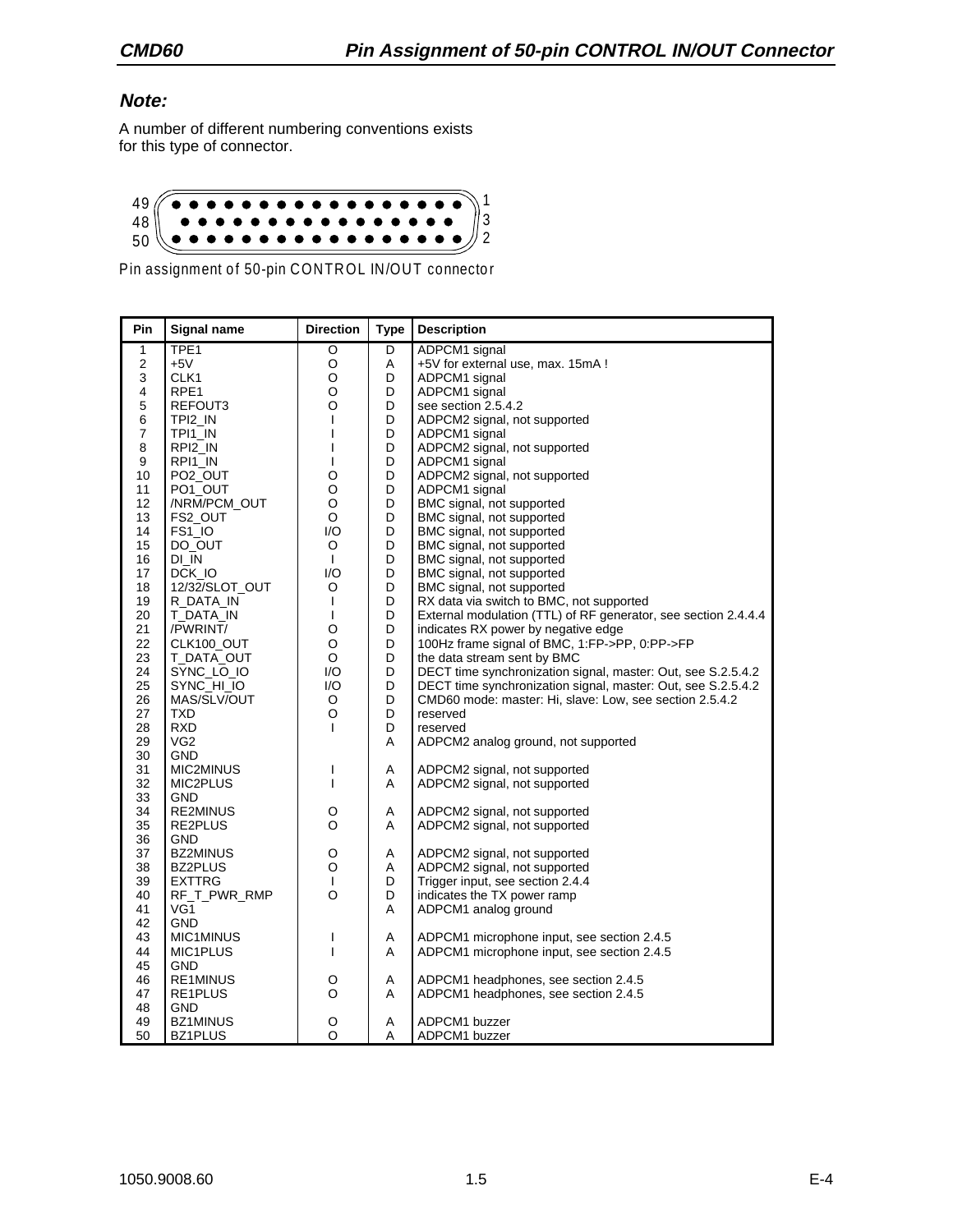## **1.2 Putting into Operation**

### **1.2.1 Setting up the Instrument**

For bench measurements, it is recommended to fold out the feet at the bottom of the instrument.



**For convenient operation of the instrument note the following:**

- Do not cover the ventilation openings!
- Ambient temperature 0 to 45 °C.
- Avoid moisture condensation. If it however occurs, the instrument must be wiped dry before switching on.
- Note the warm-up time of the temperature-controlled OCXO reference oscillator (option).

#### **1.2.2 Mounting in a 19" Rack**

Using the rack adapter ZZA-94 (order number 396.4905.00) the instrument can be mounted in 19" racks according to the mounting instructions supplied.



**As the power switch is situated at the rear of the instrument, an all-pole mains disconnection must be near at hand for safety reasons when the instrument is mounted in a rack!**

### **1.2.3 Connecting the Instrument to the AC Supply**

The CMD is equipped with an AC voltage detection, i.e. it is automatically set to the respective AC supply voltage. (Range: AC voltage 90 to 132 V and 180 to 265 V; 47 to 440 Hz).

 $\triangleright$  Plug the supplied power cable into the rear power connector and connect the CMD to the current supply.

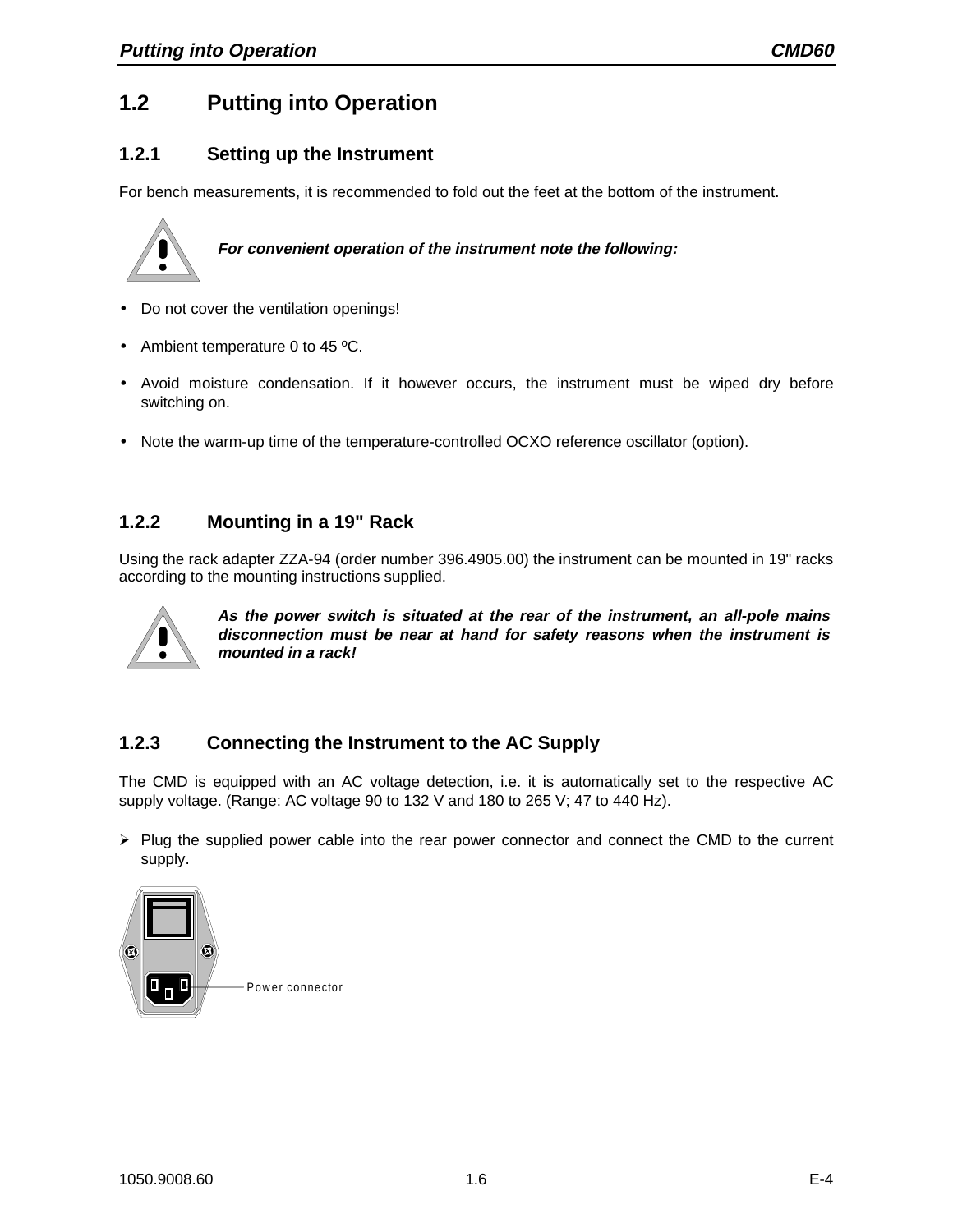#### **1.2.4 How to ensure EMC**

In order to avoid electromagnetic interference, the instrument may only be operated in the closed state and with all shielding covers. Only appropriate shielded signal and control cables may be used.

#### **1.2.5 Switching on the Instrument**

As soon as the main power switch at the rear of the instrument is in the OFF position, the complete instrument is disconnected from the power supply. If it is set to the ON position, the instrument is in standby mode or in operation, depending on the position of the power switch at the front of the instrument.

#### Standby position:

Only the reference frequency oscillator is supplied with operating voltage and the yellow LED (STANDBY) is illuminated.

ON position:

The green LED (ON) is illuminated, all modules of the instrument are supplied with operating voltage.



#### **1.2.6 Power Fuses**

The CMD is equipped with two fuses complying with the label of the power supply. The fuses are located in the extendable fuse holder. which is inserted between power connector and main power switch.